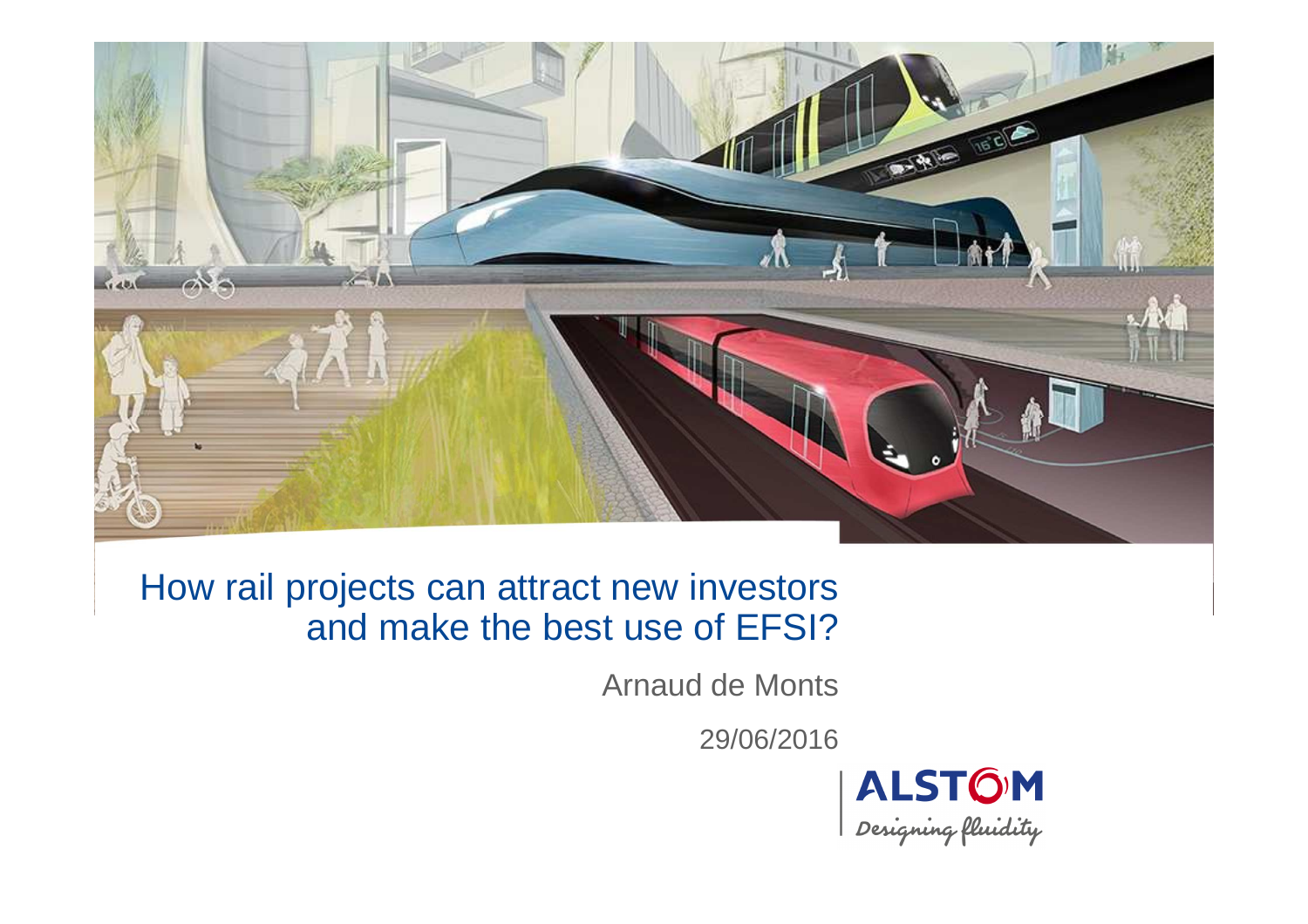# Massive investment need in the Rail sector in Europe

#### **UNIFE 2014 Market Study Perspectives:**

■ €14bn / year rolling stock Investment needs







- $\mathcal{L}^{\mathcal{L}}$ ERTMS deployment: a sustained market of 1 B€ per year.
- I. Green urban rail systems (track, electrification, signalling and rolling stock):
	- A metro line has a cost in average of 2bn€ with the system being about 30% of the total
	- A tramway line, sized for cities of above 300 k inhabitants, has a cost between 300M€ and 600M€ with the system being about 50% of the total





ALSTOM - 15/07/2016 – P 2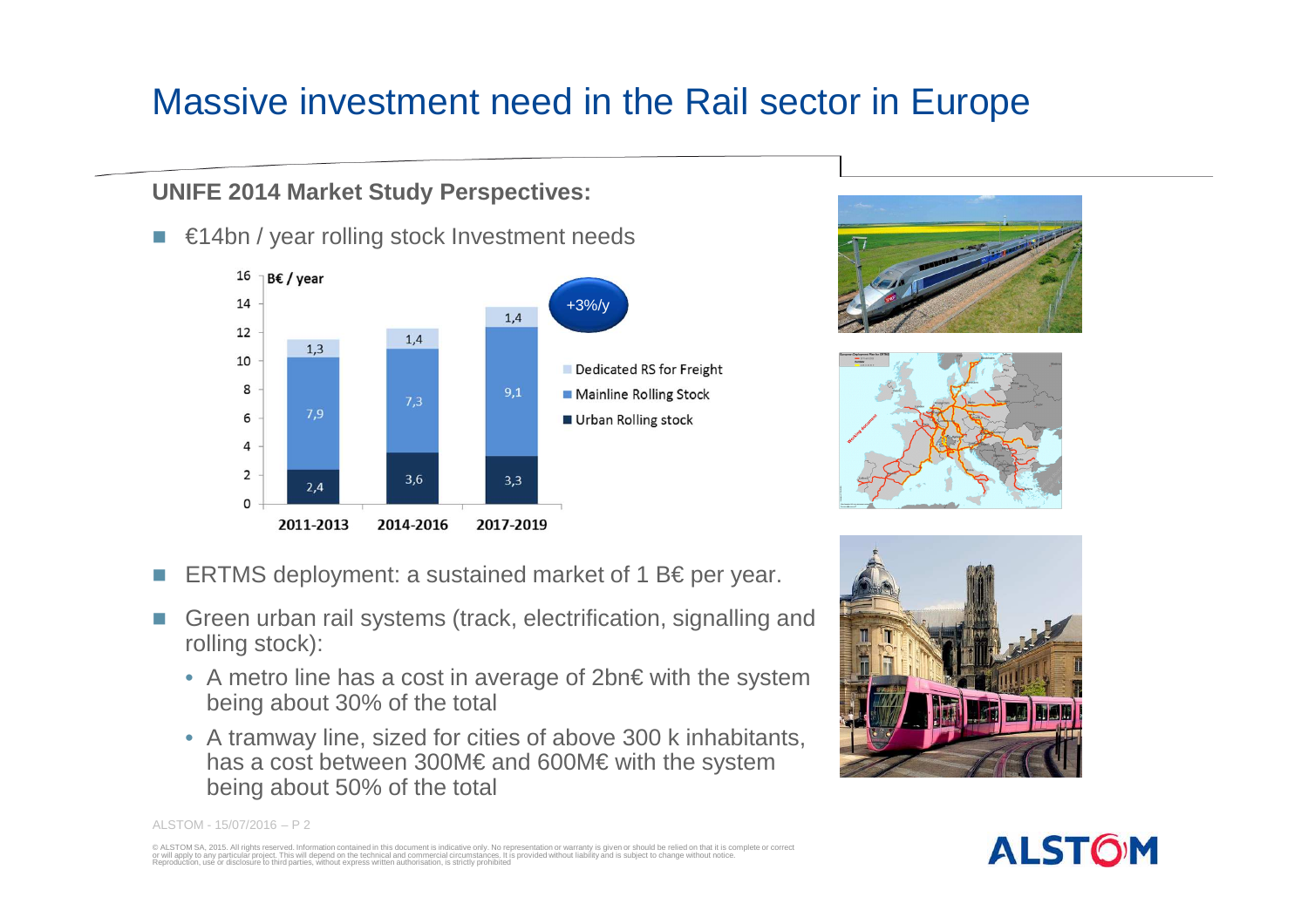## EFSI is available but who can sustain investment on its balance sheet?

### **Operators :**

- Private bodies, or state owned but without state guarantee.
- Aim is to provide a service, not to invest.
- Cannot acquire Rolling Stock or asset in view of their low capitalistic structure

## **Suppliers :**

- Balance sheet fit to develop and produce the product or engineer a system and sell it
- Cannot keep the assets in their books
- Cash availability during production is key and must be available to supplier during production

## **Local or State authorities :**

- Indebtedness is already too high
- Need to deliver a service to the people not an asset
- Ideally shall pay at the same time the service is delivered to the public

**No one is really able today to hold the debt on its balance sheet despite the rail asset is lasting for more than 30 years.** 

**No example in the past of rail asset scrapped before life amortization.**

 $\blacktriangleright$  **To develop rail infrastructure with the help of EFSI, we need to structure accounting schemes that permit to align usage with annual costs in authorities' accounts**



ALSTOM - 15/07/2016 – P 3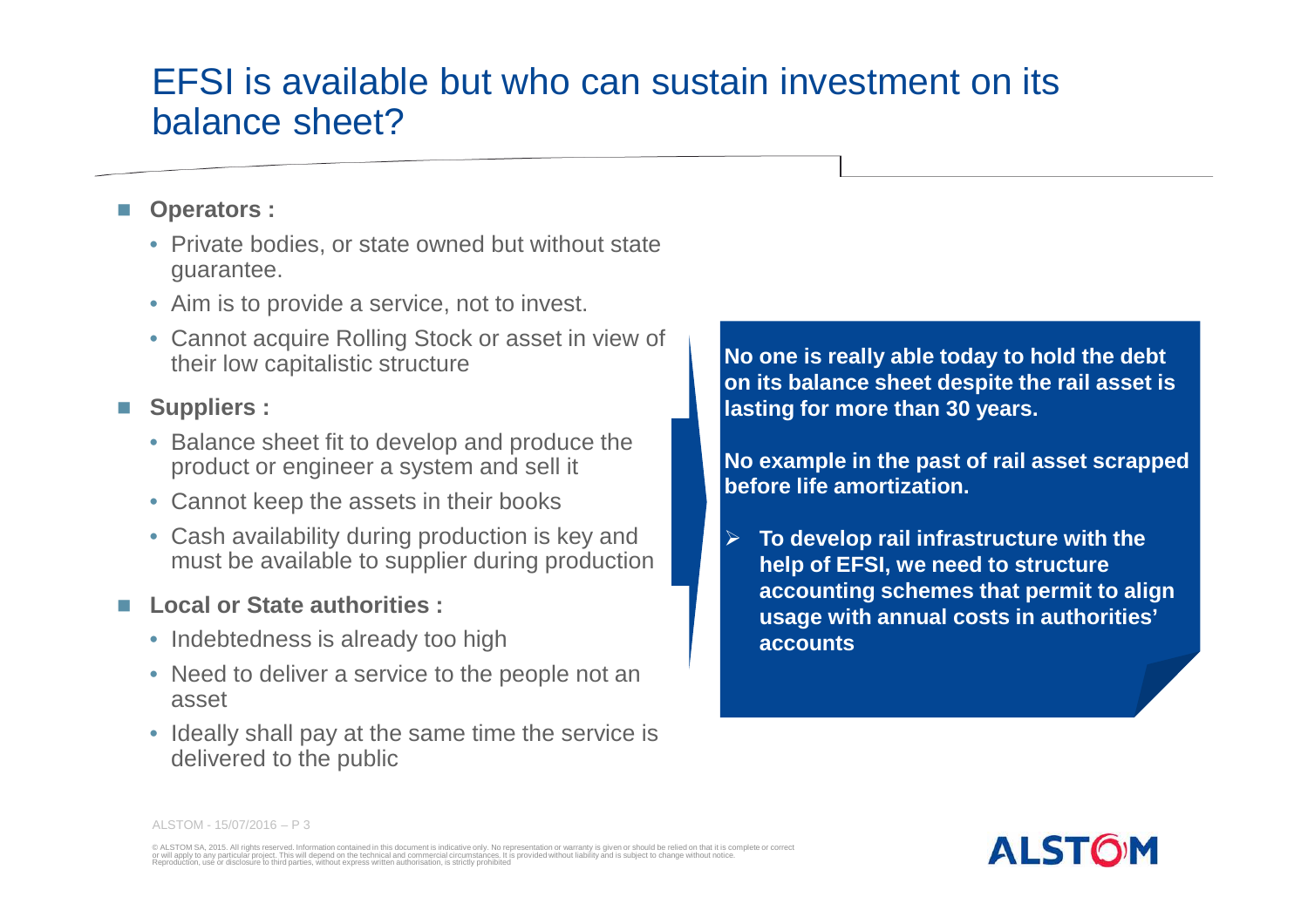## Past examples of Rail projects that show what kind of project could make use of EFSI in the future



#### **Alicante Albacete ERTMS HSL**

#### Contract type : PPP DBFM

- Length : 20 years
- Private financing : 63 %
- Maintenance fee payment in addition to asset fee payment

#### 165 km including :

- **ERTMS 2 signaling / interlocking**
- Centralized traffic control and safety installations,
- Fixed & mobile Telecommunications (GSM-R)
- Related energy and civil works

#### Project history :

 > No traffic risk, availability payments made on performance

- > 14 months between publication and financial close
- > 50 % of selection criteria based on maintenance cost and organisation

#### Main milestones :

- Contract signature : January 2012
- Commercial operational phase : January 2014

#### ALSTOM - 15/07/2016 – P 4

#### **Nottingham LRT**

#### Contract type : Concession DBFOM

- Length : 30 years
- Private financing : 60 %
- Mix of traffic risk and availability payment for the **Private**

#### 17 km lines 2 & 3 including Rolling Stock:

- 22 LRVs, Power supply, signalling, track, System
- engineering
- Civil Work
- Operation & Maintenance

#### Project history :

- > existing line one to be complemented by 2 new lines
- > 12 months between award and financial close
- > Selection criteria based on NPV after an eliminatorytechnical qualification

#### Main milestones :

- Contract signature : December 2011
- Financial Close: December 2011
- Revenue service phase for new lines: August 2015

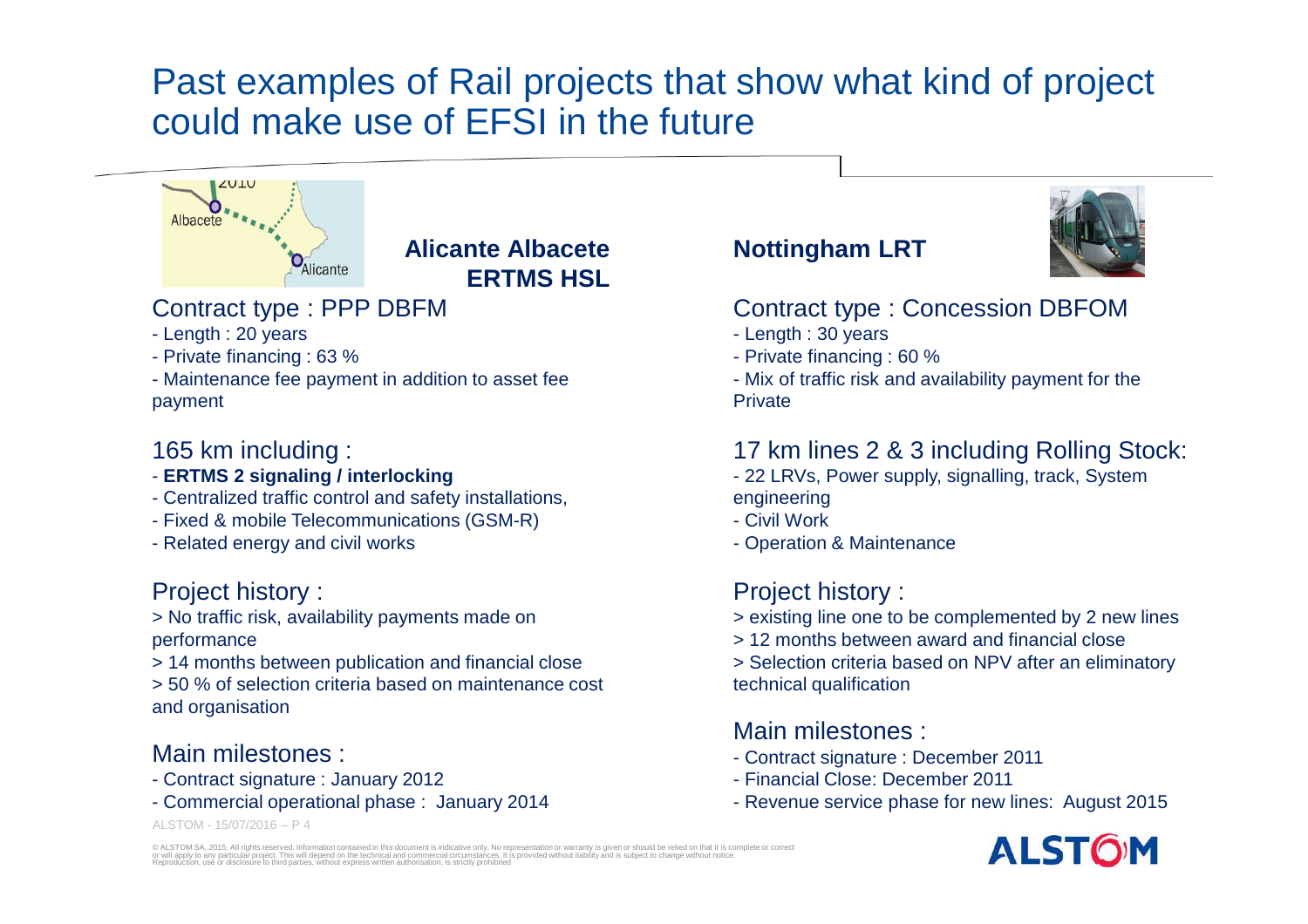## How to make use of EFSI and other available funds?

- $\mathcal{C}^{\mathcal{A}}$  **EU ambitions for EFSI:** mobilize EUR 315 bn in 3 years (15x leverage), under an EU guarantee of EUR 21 billion
- $\sim$ But today **very poor pipeline in rail** for EFSI (one only pure rail project)
- $\mathcal{L}_{\mathcal{A}}$  Need to work on schemes that **do not lead to debt consolidation** on either the operator, the supplier or the authority for investing in rail assets:
	- $\blacksquare$  that have a long lifetime,
	- F. and are connecting Europeans (ERTMS or TEN-T) or promoting green city (urban rail systems), addressing the challenges of transport decarbonisation.
- **Nith Eurostat, we ought to define schemes that:** 
	- Are bankable,
	- Do not consolidate investment on the authority's accounts,
	- Do not impose risks on the private sector that it cannot manage efficiently like traffic risk.
- **The Co**  This could be:
	- Availability-based PPP that are bankable but not consolidating
	- F. Rosco that get long term commitment of the rolling stock usage by the authority



ALSTOM - 15/07/2016 – P 5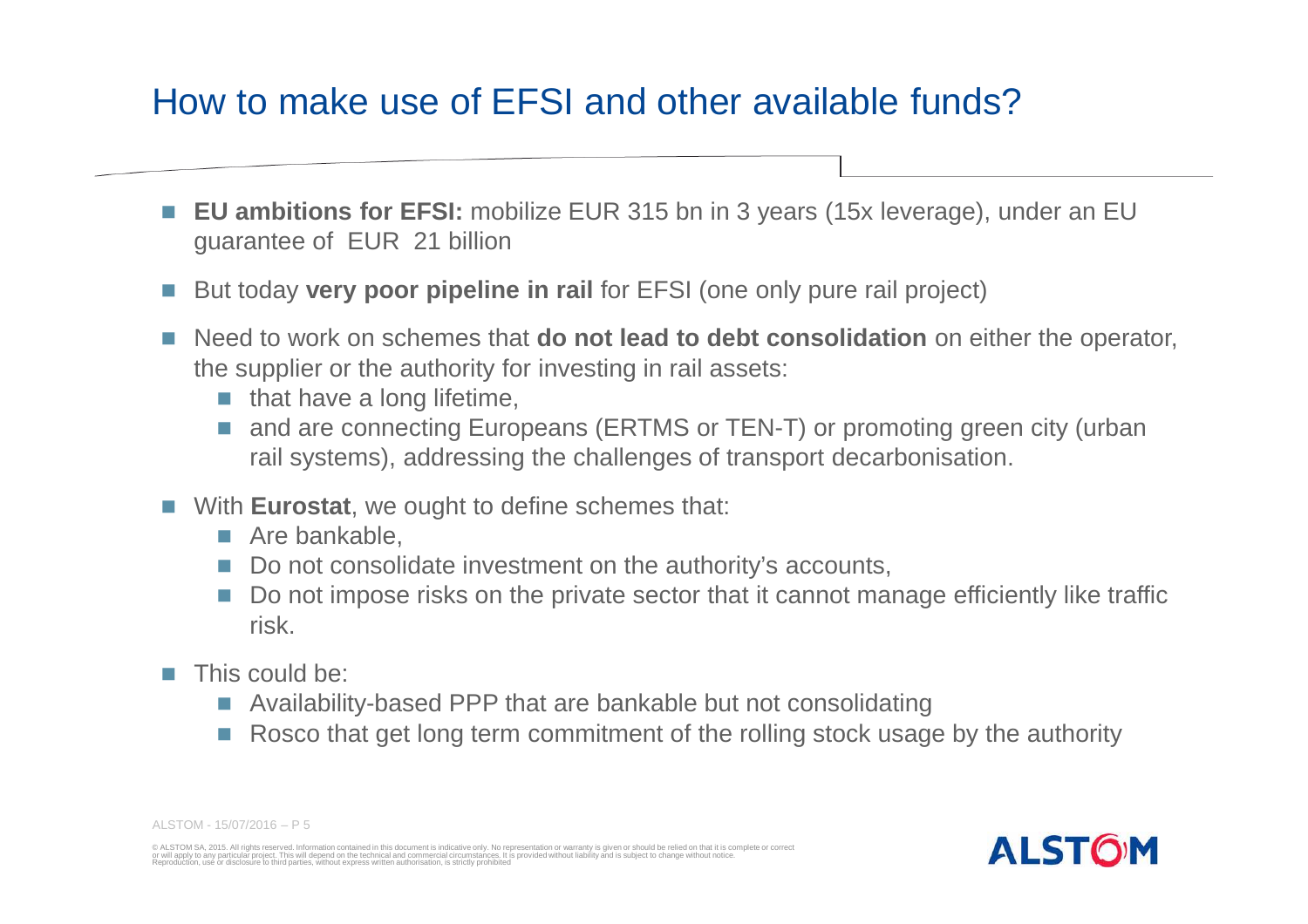

- To work on financial stimuli, UNIFE created in the beginning of 2015 <sup>a</sup> dedicated Expert Group on Investment and Project Financing
- Intensive work within the industry on new innovative sources of financing
- **Regular working meetings with the European Commission, the** European Investment Bank and private investors
- Together with CER, UNIFE is an official Partner of the EP Long Term Investment Intergroup